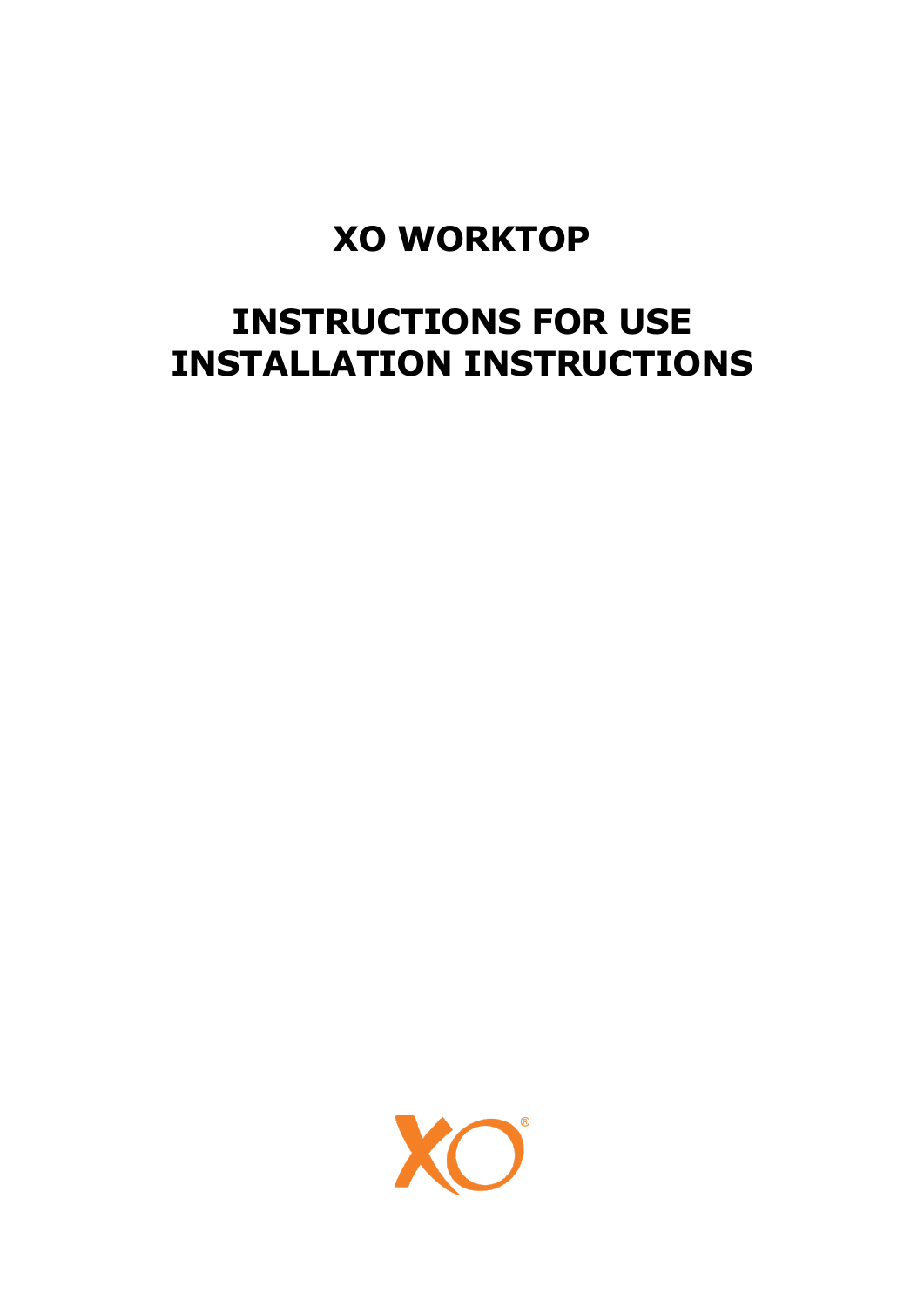#### **Content**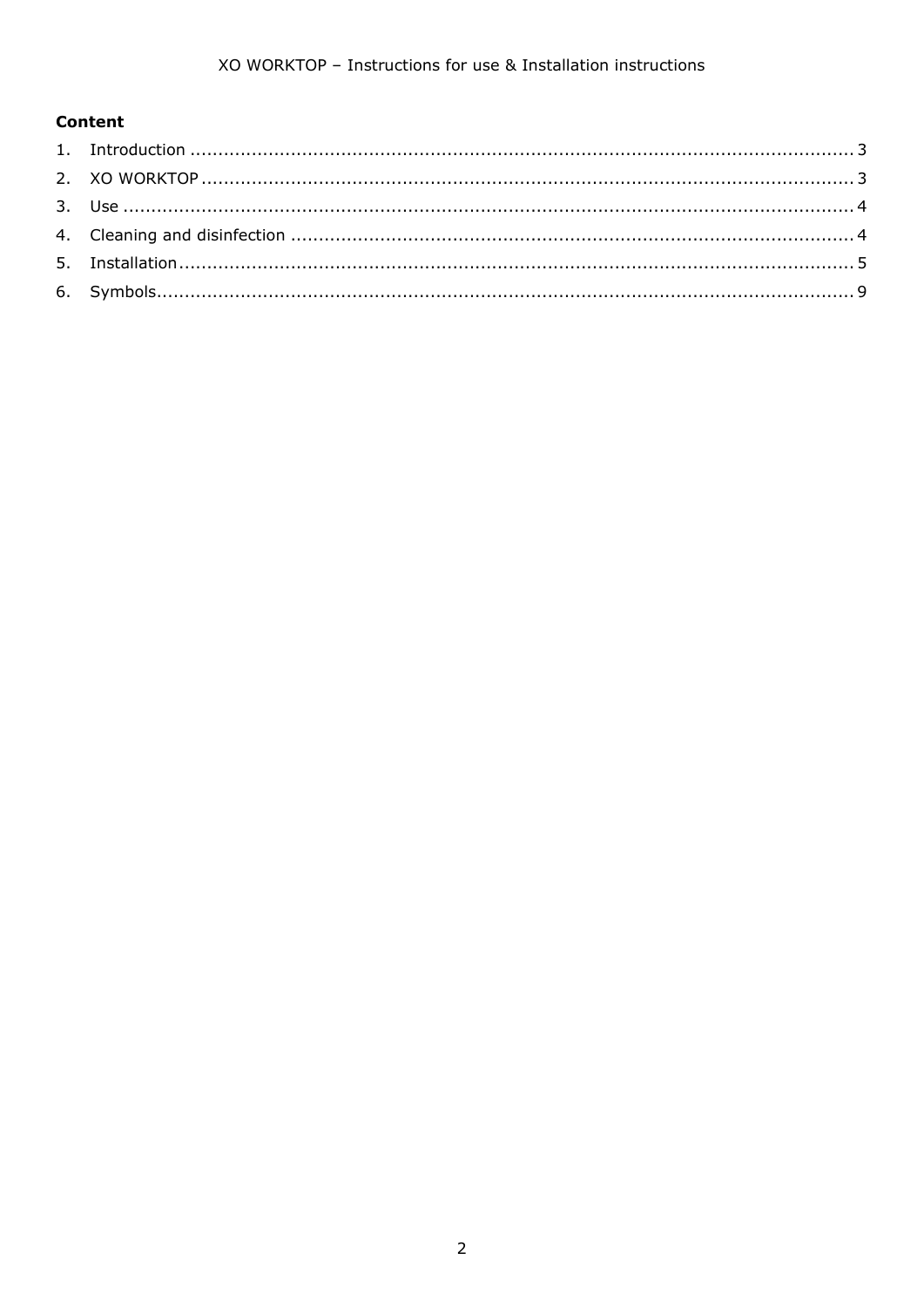#### <span id="page-2-0"></span>**1. INTRODUCTION**

Please read these instructions carefully before you start installing and using XO WORKTOP.

See the presentation film:



Visit xo-care.com and/or contact us at [info@xo-care.com](mailto:info@xo-care.com) for more information.

#### <span id="page-2-1"></span>**2. XO WORKTOP**

XO WORKTOP is a compact workbench in powder painted steel with:

- three extendable delivery plates in Corian® fitted in 3 drawers
- a tabletop in Corian®



Figure 1 – XO WORKTOP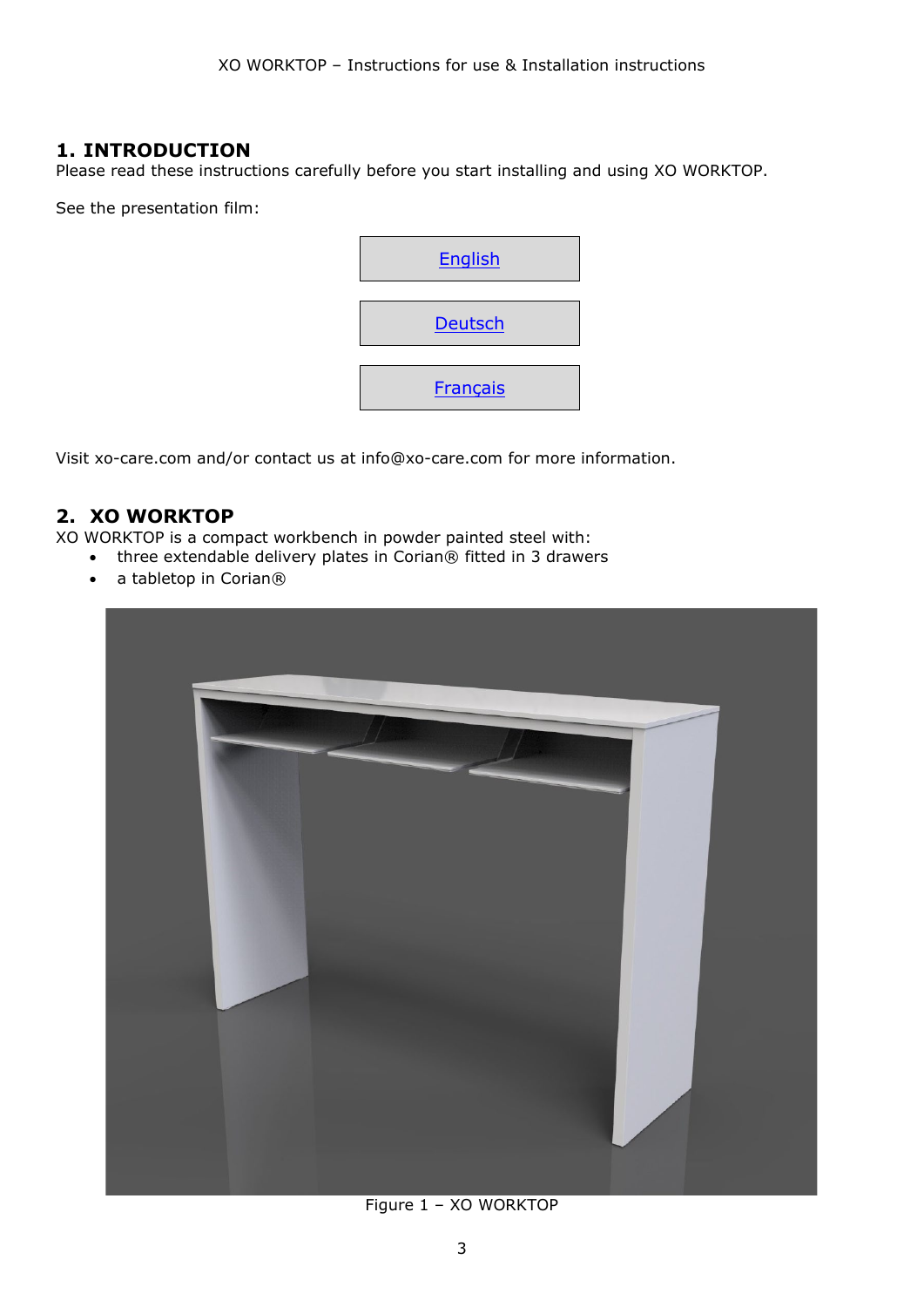#### XO WORKTOP – Instructions for use & Installation instructions



Figure 2 – XO WORKTOP – dimensions (mm)

The three extendable delivery plates are used for delivery og instrument (trays) and material (tubs).

#### <span id="page-3-0"></span>**3. USE**

To see all surfaces of all teeth in healthy working postures it is important that the (right-handed) dentist can work in all positions between 9 and 12 o'clock.

When the (right-handed) dentist works in the 9 o-clock position (and the chairside assistant in the 3 o'clock position) all plates may be extended to deliver instruments and materials very near to the oral cavity.

Then the (right-handed) dentist works in the 12 o'clock position the left and the middle work plates are not used.

For left-handed dentist the work plates are used accordingly.



Figure 3 – Use (right-handed 9 o'clock; right-handed 12 o'clock; left-handed 12 o'clock)



The clearance under the work plates allows even tall dentists to sit in the upright balanced position and still have space for legs and feet under the plates.

## <span id="page-3-1"></span>**4. CLEANING AND DISINFECTION**

Clean and disinfect XO WORKTOP as described below.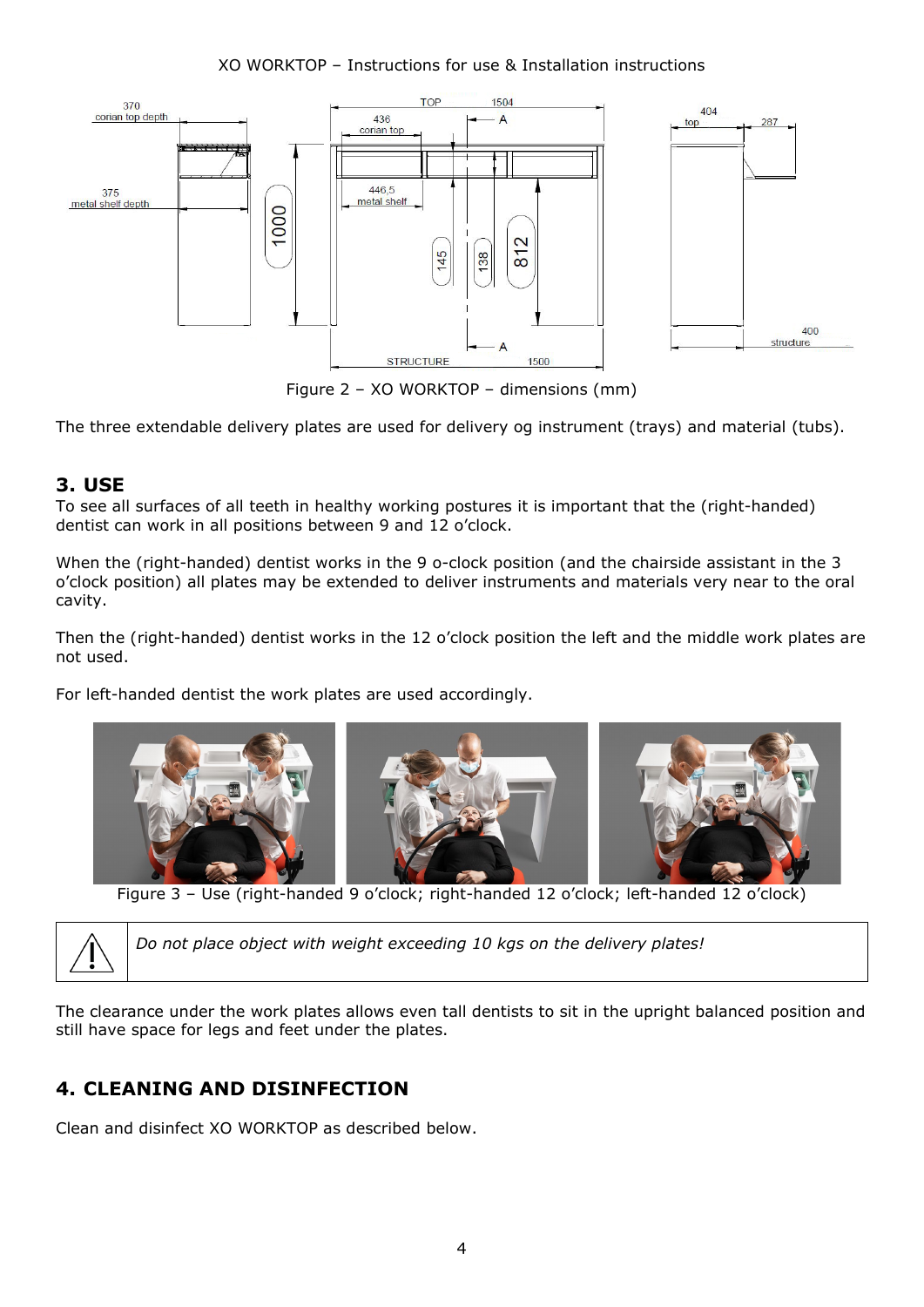| <b>Product / part</b>      | <b>Cleaning</b>                                                                                                                                  | <b>Chemical disinfection</b>                             |
|----------------------------|--------------------------------------------------------------------------------------------------------------------------------------------------|----------------------------------------------------------|
| All surfaces of XO WORKTOP | Mild detergent with a twisted<br>lint-free cloth.<br>In case of resistant strains<br>please see: Use & Care -<br>Corian® solid surfaces, Corian® | XO Gentle Disinfection<br>AP-832<br>Box with 6 x 1 liter |

#### Table 1 – Cleaning and disinfection methods



Figure 4 – XO Gentle Disinfection

*XO Gentle Disinfection can be used on all surfaces of XO WORKTOP. Use undiluted. Apply to a dry, lint free cloth and fully wet the surfaces. Then allow them to dry. The disinfection is effective after 1 minute. Do not use an excessive amount of liquid. Please see more details in safety data sheets at xo-care.com and in the instructions supplied with the disinfectant.*

## <span id="page-4-0"></span>**5. INSTALLATION**

#### **5.1.Dimensions of operatory and positioning of XO WORKTOP**

XO WORKTOP can be used in an operatory equal to or larger than the dimensions listed in [Figure 5.](#page-5-0)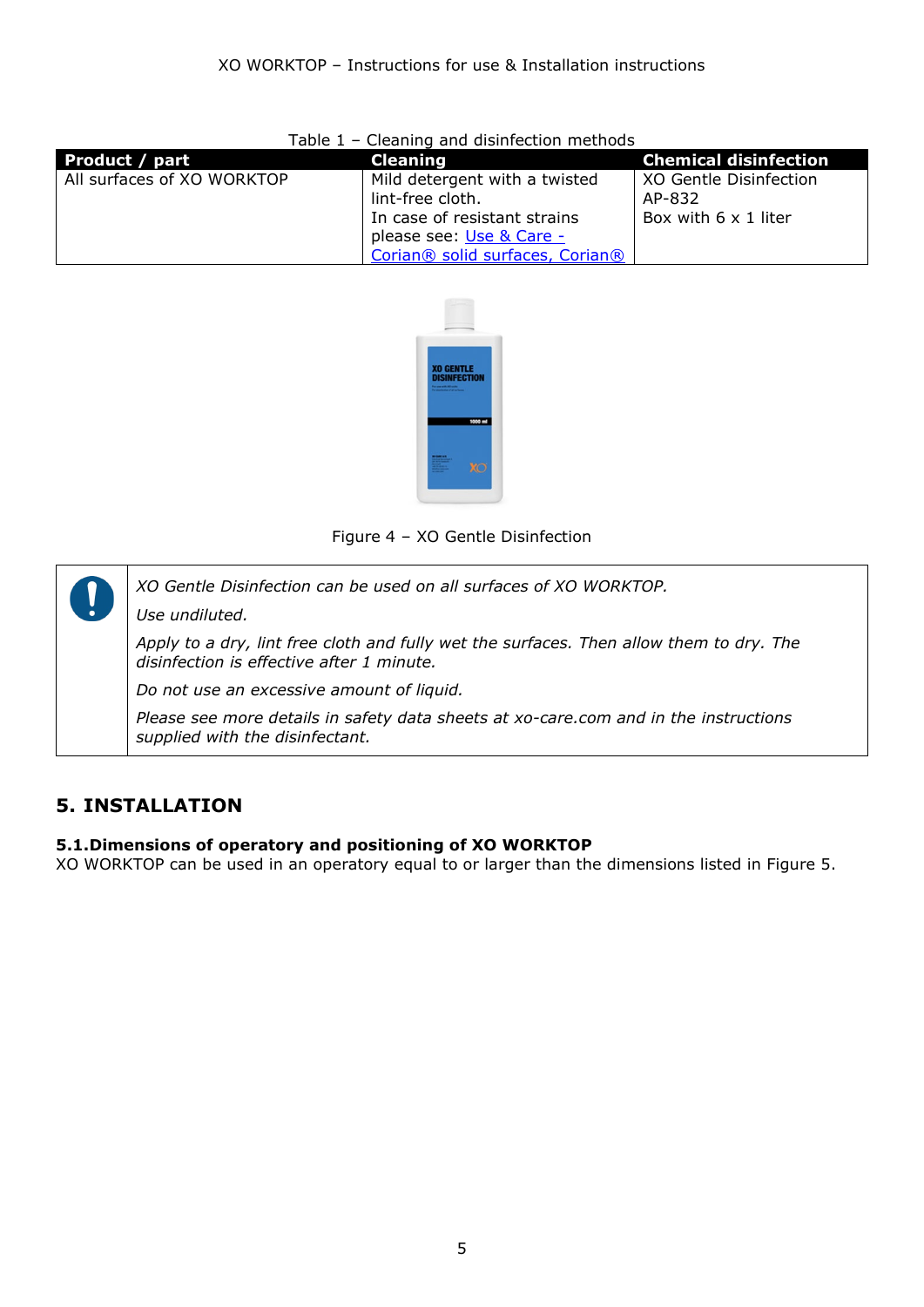

<span id="page-5-0"></span>Figure 5 – Plan of installation XO WORKTOP and XO unit (all measures in mm)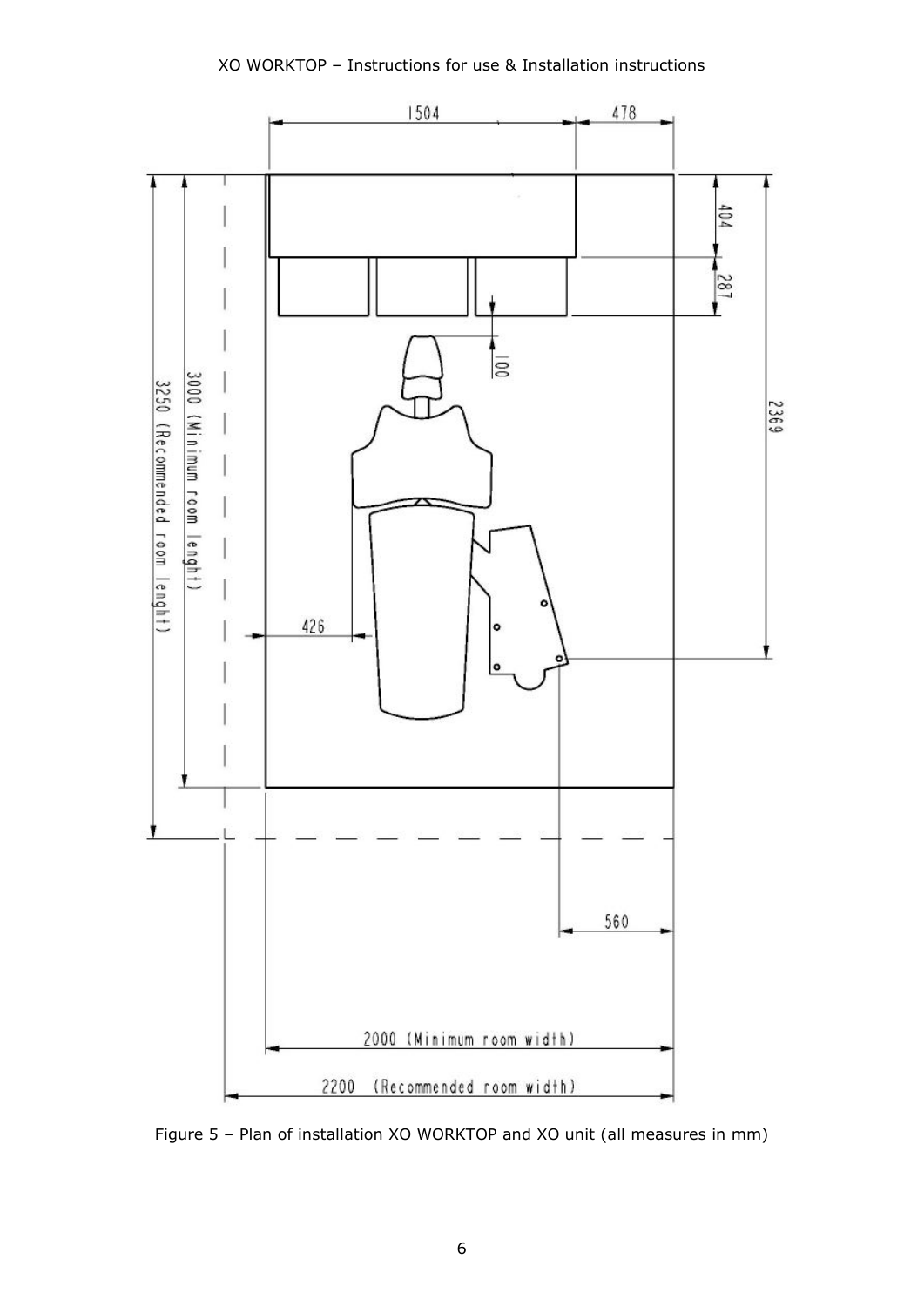#### **5.2.Installation**

<span id="page-6-0"></span>

| А. | Unpack XO WORKTOP.<br>XO WORKTOP has:<br>3 extendable delivery plates in Corian®<br>fitted in 3 drawers<br>1 tabletop in Corian®<br>$\bullet$<br>2 side panels<br>The parts are heavy!                                                                               |  |
|----|----------------------------------------------------------------------------------------------------------------------------------------------------------------------------------------------------------------------------------------------------------------------|--|
| В. | When unpacking the side panels, notice the<br>4 screws (1 in the front and 3 in the rear) for<br>fixing the side panels to the drawers are<br>already fitted.                                                                                                        |  |
| C. | Place a rug on the floor.<br>Place the tabletop on the rug with the<br>underside facing up.<br>Place the drawers on the tabletop and fit the<br>drawers using the 6 enclosed screws and<br>washers. Use combination spanner No. 8.<br>Do not tighten the screws yet! |  |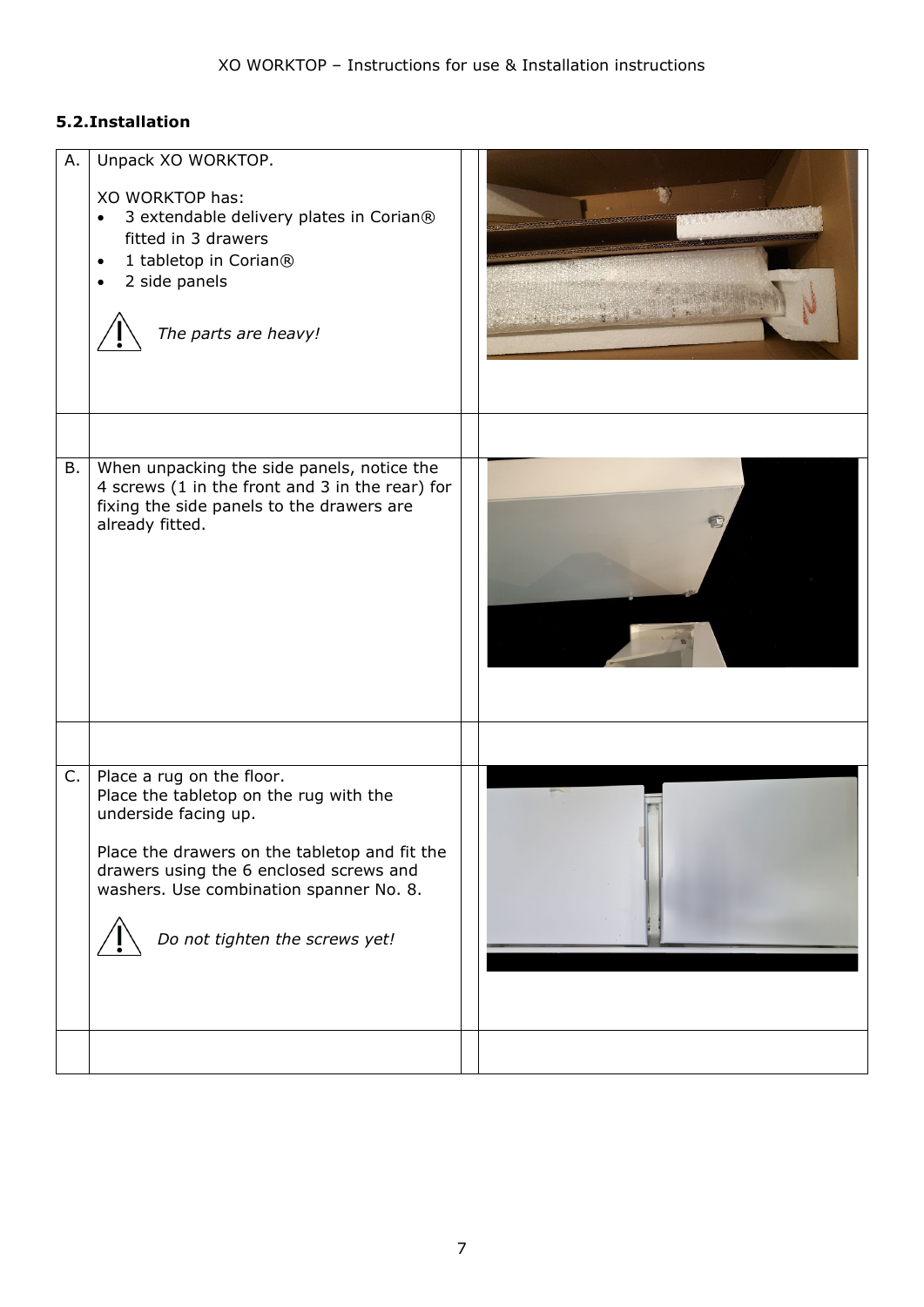|    | D. $\vert$ Pull out the drawers to get access to the<br>fixation points in the tabletop.                                             |  |
|----|--------------------------------------------------------------------------------------------------------------------------------------|--|
|    |                                                                                                                                      |  |
| E. | Place the side panels.                                                                                                               |  |
|    |                                                                                                                                      |  |
| F. | Fix each side panel with 4 screws using<br>combination spanner No.10.<br>Note the fasteners are already fitted in the<br>side panel. |  |
|    |                                                                                                                                      |  |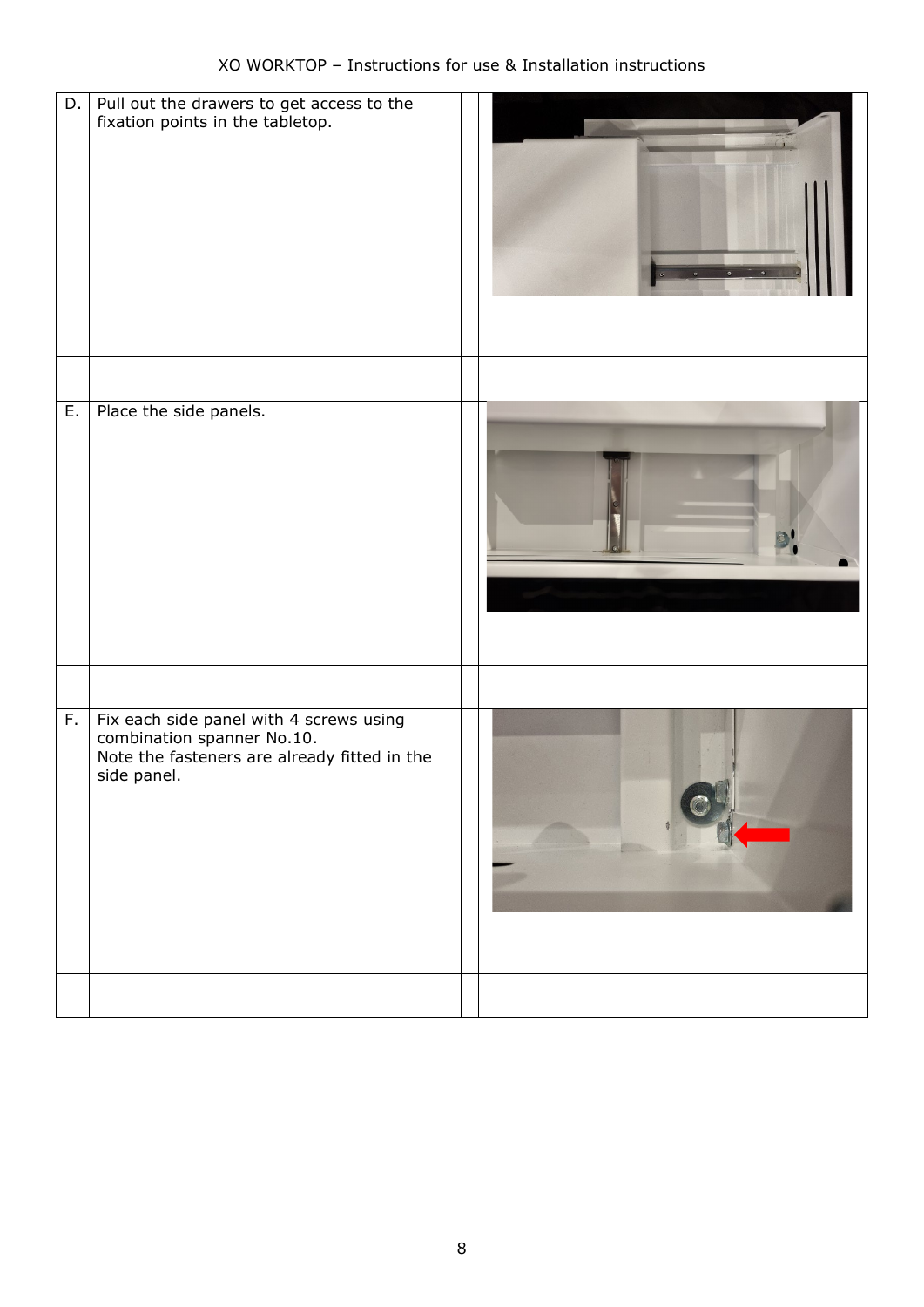| G. | Turn XO WORKTOP to normal position.<br>Align the tabletop to the side panels and fix<br>the screws (see section C above).<br>All screws must be fastened! |  |
|----|-----------------------------------------------------------------------------------------------------------------------------------------------------------|--|
| Н. | Use the 4 threaded furniture pads situated<br>underneath the side panel to level XO<br>WORKTOP.                                                           |  |
| Ι. | Verify that the 3 drawers are well aligned.<br>To adjust pull out the drawer to be aligned<br>and get access to the adjustment screw on<br>the side.      |  |
| J. | Position XO WORKTOP in relation to the unit<br>as shown in Figure 5.                                                                                      |  |

## <span id="page-8-0"></span>**6. SYMBOLS**

### Table 2 – List of symbols



*Safety related mandatory action*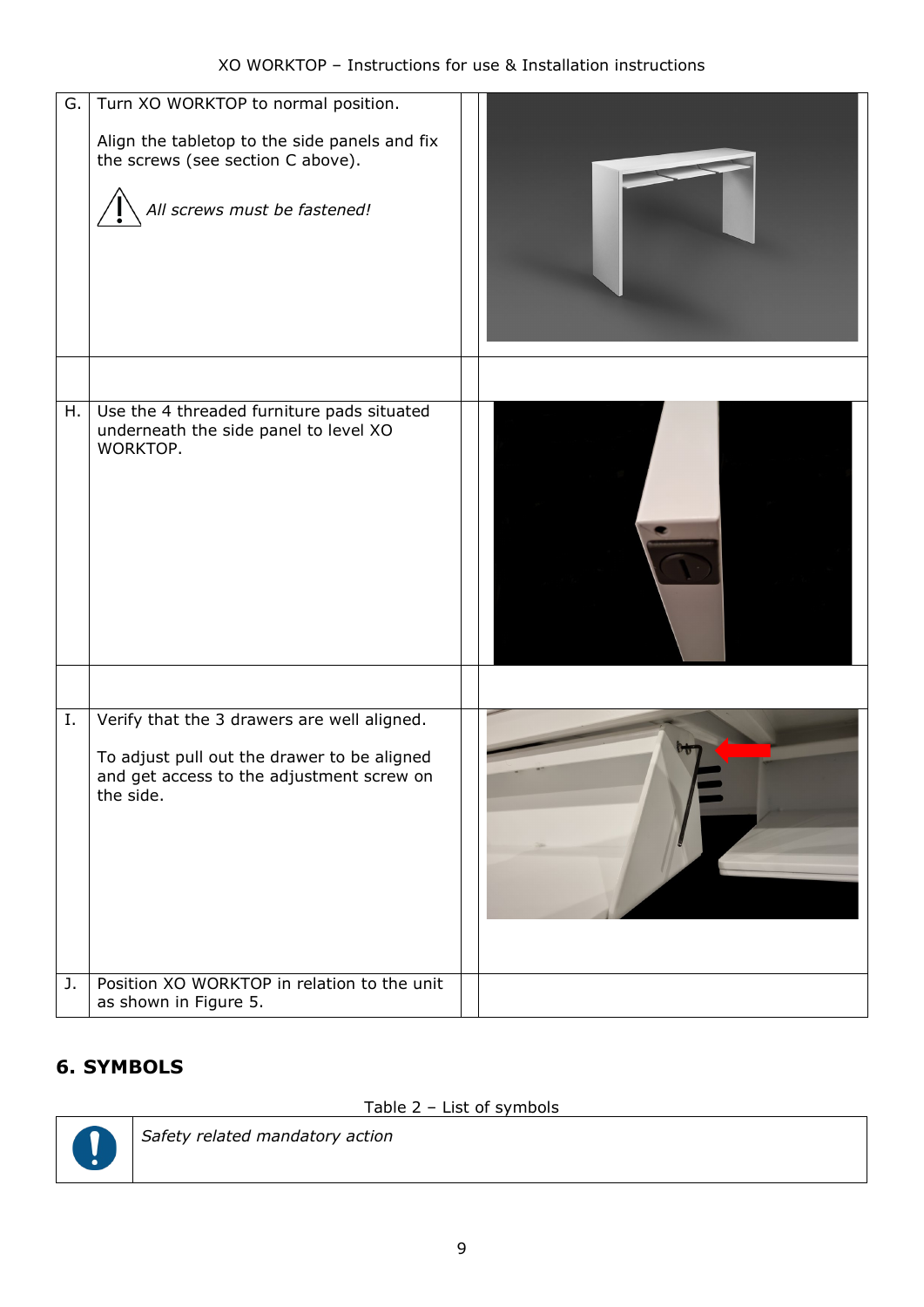### XO WORKTOP – Instructions for use & Installation instructions



*General caution*